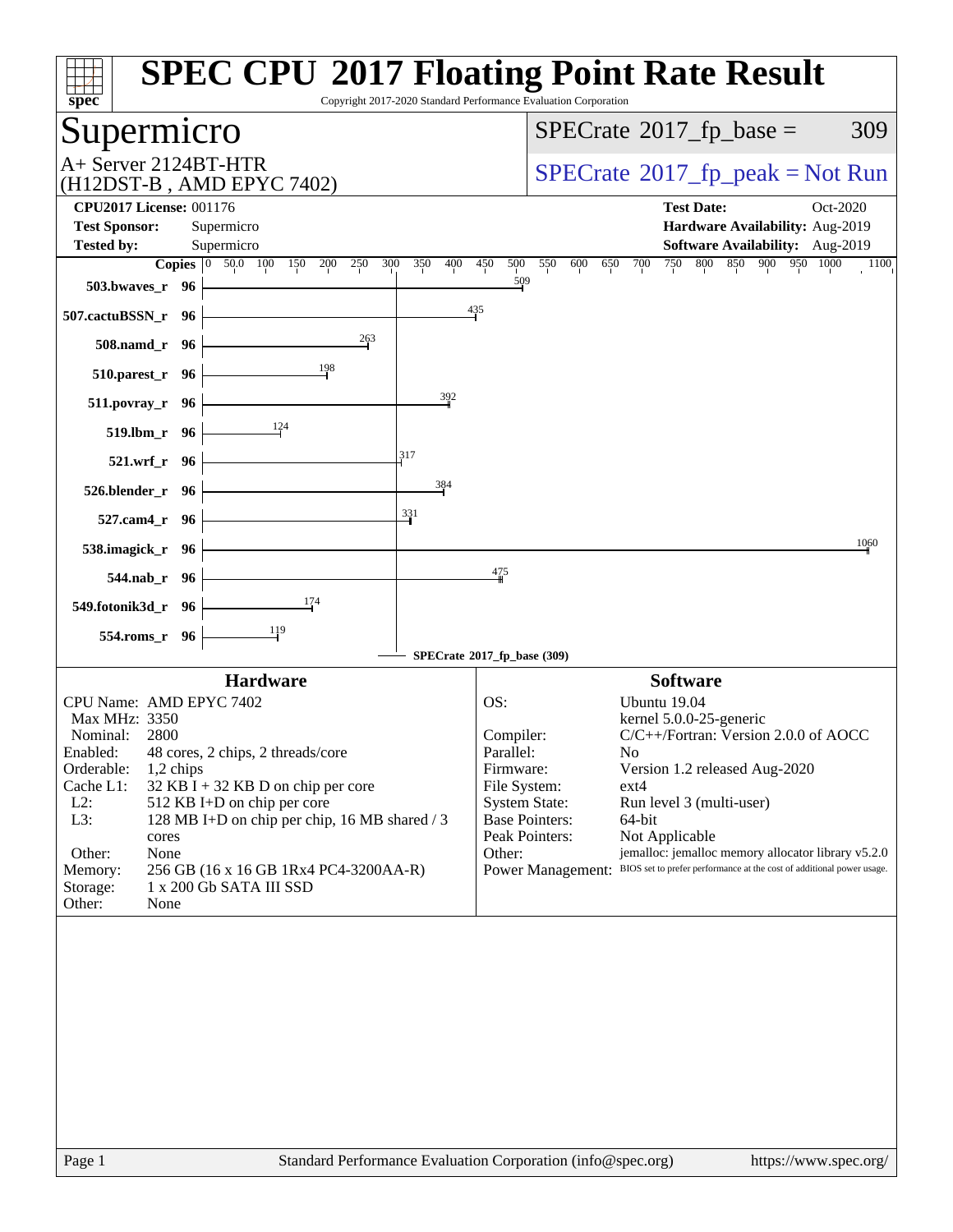

Copyright 2017-2020 Standard Performance Evaluation Corporation

## Supermicro

(H12DST-B , AMD EPYC 7402)

 $SPECTate@2017_fp\_base = 309$ 

## $A+$  Server 2124BT-HTR<br>(H12DST B AMD FBVC 7402)

**[CPU2017 License:](http://www.spec.org/auto/cpu2017/Docs/result-fields.html#CPU2017License)** 001176 **[Test Date:](http://www.spec.org/auto/cpu2017/Docs/result-fields.html#TestDate)** Oct-2020 **[Test Sponsor:](http://www.spec.org/auto/cpu2017/Docs/result-fields.html#TestSponsor)** Supermicro **[Hardware Availability:](http://www.spec.org/auto/cpu2017/Docs/result-fields.html#HardwareAvailability)** Aug-2019 **[Tested by:](http://www.spec.org/auto/cpu2017/Docs/result-fields.html#Testedby)** Supermicro **[Software Availability:](http://www.spec.org/auto/cpu2017/Docs/result-fields.html#SoftwareAvailability)** Aug-2019

#### **[Results Table](http://www.spec.org/auto/cpu2017/Docs/result-fields.html#ResultsTable)**

|                                  | <b>Base</b>                       |                |                |                |            |                |       | <b>Peak</b>   |                |              |                |              |                |              |
|----------------------------------|-----------------------------------|----------------|----------------|----------------|------------|----------------|-------|---------------|----------------|--------------|----------------|--------------|----------------|--------------|
| <b>Benchmark</b>                 | <b>Copies</b>                     | <b>Seconds</b> | Ratio          | <b>Seconds</b> | Ratio      | <b>Seconds</b> | Ratio | <b>Copies</b> | <b>Seconds</b> | <b>Ratio</b> | <b>Seconds</b> | <b>Ratio</b> | <b>Seconds</b> | <b>Ratio</b> |
| $503.bwaves_r$                   | 96                                | 1888           | 510            | 1890           | 509        | 1890           | 509   |               |                |              |                |              |                |              |
| 507.cactuBSSN r                  | 96                                | 279            | 435            | 279            | 436        | 280            | 434   |               |                |              |                |              |                |              |
| $508$ .namd $r$                  | 96                                | 346            | 264            | 347            | 263        | 347            | 263   |               |                |              |                |              |                |              |
| 510.parest_r                     | 96                                | 1268           | <b>198</b>     | 1272           | 197        | 1265           | 199   |               |                |              |                |              |                |              |
| 511.povray_r                     | 96                                | 569            | 394            | 572            | 392        | 573            | 391   |               |                |              |                |              |                |              |
| 519.lbm r                        | 96                                | 814            | 124            | 815            | 124        | 814            | 124   |               |                |              |                |              |                |              |
| $521$ .wrf r                     | 96                                | 679            | 317            | 679            | 317        | 679            | 317   |               |                |              |                |              |                |              |
| 526.blender r                    | 96                                | 380            | 384            | <u>381</u>     | <u>384</u> | 381            | 384   |               |                |              |                |              |                |              |
| $527$ .cam $4r$                  | 96                                | 506            | 332            | 508            | 331        | 510            | 329   |               |                |              |                |              |                |              |
| 538.imagick_r                    | 96                                | 225            | 1060           | 225            | 1060       | 225            | 1060  |               |                |              |                |              |                |              |
| $544$ .nab r                     | 96                                | 340            | 475            | 339            | 477        | 343            | 472   |               |                |              |                |              |                |              |
| 549.fotonik3d r                  | 96                                | 2147           | 174            | 2149           | 174        | 2147           | 174   |               |                |              |                |              |                |              |
| $554$ .roms_r                    | 96                                | 1276           | 120            | 1279           | <u>119</u> | 1279           | 119   |               |                |              |                |              |                |              |
|                                  | $SPECrate*2017_fp\_base =$<br>309 |                |                |                |            |                |       |               |                |              |                |              |                |              |
| $SPECrate^{\circ}2017$ fp peak = |                                   |                | <b>Not Run</b> |                |            |                |       |               |                |              |                |              |                |              |

Results appear in the [order in which they were run](http://www.spec.org/auto/cpu2017/Docs/result-fields.html#RunOrder). Bold underlined text [indicates a median measurement.](http://www.spec.org/auto/cpu2017/Docs/result-fields.html#Median)

#### **[Compiler Notes](http://www.spec.org/auto/cpu2017/Docs/result-fields.html#CompilerNotes)**

The AMD64 AOCC Compiler Suite is available at <http://developer.amd.com/amd-aocc/>

#### **[Submit Notes](http://www.spec.org/auto/cpu2017/Docs/result-fields.html#SubmitNotes)**

The config file option 'submit' was used. 'numactl' was used to bind copies to the cores. See the configuration file for details.

## **[Operating System Notes](http://www.spec.org/auto/cpu2017/Docs/result-fields.html#OperatingSystemNotes)**

'ulimit -s unlimited' was used to set environment stack size 'ulimit -l 2097152' was used to set environment locked pages in memory limit

runcpu command invoked through numactl i.e.: numactl --interleave=all runcpu <etc>

Set dirty\_ratio=8 to limit dirty cache to 8% of memory Set swappiness=1 to swap only if necessary Set zone\_reclaim\_mode=1 to free local node memory and avoid remote memory sync then drop\_caches=3 to reset caches before invoking runcpu

**(Continued on next page)**

| Page 2 | Standard Performance Evaluation Corporation (info@spec.org) | https://www.spec.org/ |
|--------|-------------------------------------------------------------|-----------------------|
|--------|-------------------------------------------------------------|-----------------------|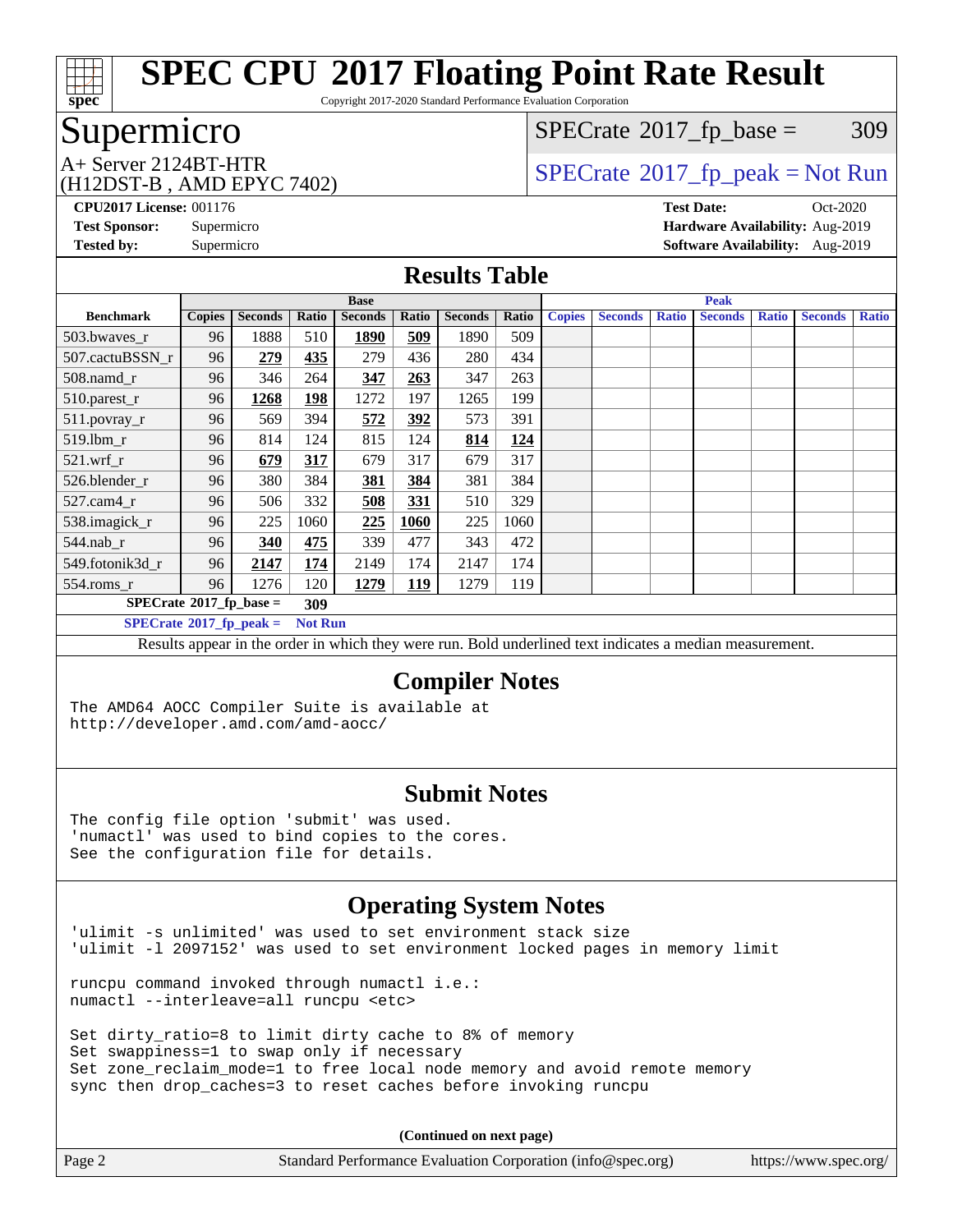

Copyright 2017-2020 Standard Performance Evaluation Corporation

## Supermicro

 $SPECTate@2017_fp\_base = 309$ 

(H12DST-B , AMD EPYC 7402)

 $A+$  Server 2124BT-HTR<br>(H12DST B AMD EBVC 7402)

**[Tested by:](http://www.spec.org/auto/cpu2017/Docs/result-fields.html#Testedby)** Supermicro **Supermicro [Software Availability:](http://www.spec.org/auto/cpu2017/Docs/result-fields.html#SoftwareAvailability)** Aug-2019

**[CPU2017 License:](http://www.spec.org/auto/cpu2017/Docs/result-fields.html#CPU2017License)** 001176 **[Test Date:](http://www.spec.org/auto/cpu2017/Docs/result-fields.html#TestDate)** Oct-2020 **[Test Sponsor:](http://www.spec.org/auto/cpu2017/Docs/result-fields.html#TestSponsor)** Supermicro **[Hardware Availability:](http://www.spec.org/auto/cpu2017/Docs/result-fields.html#HardwareAvailability)** Aug-2019

### **[Operating System Notes \(Continued\)](http://www.spec.org/auto/cpu2017/Docs/result-fields.html#OperatingSystemNotes)**

dirty\_ratio, swappiness, zone\_reclaim\_mode and drop caches were all set using privileged echo (e.g. echo 1 > /proc/sys/vm/swappiness).

Transparent huge pages set to 'always' for this run (OS default)

#### **[Environment Variables Notes](http://www.spec.org/auto/cpu2017/Docs/result-fields.html#EnvironmentVariablesNotes)**

Environment variables set by runcpu before the start of the run: LD\_LIBRARY\_PATH = "/home/cpu2017/amd\_rate\_aocc200\_rome\_C\_lib/64;/home/cpu2017/amd\_rate\_aoc c200\_rome\_C\_lib/32:" MALLOC\_CONF = "retain:true"

### **[General Notes](http://www.spec.org/auto/cpu2017/Docs/result-fields.html#GeneralNotes)**

Binaries were compiled on a system with 2x AMD EPYC 7601 CPU + 512GB Memory using Fedora 26

NA: The test sponsor attests, as of date of publication, that CVE-2017-5754 (Meltdown) is mitigated in the system as tested and documented. Yes: The test sponsor attests, as of date of publication, that CVE-2017-5753 (Spectre variant 1) is mitigated in the system as tested and documented. Yes: The test sponsor attests, as of date of publication, that CVE-2017-5715 (Spectre variant 2) is mitigated in the system as tested and documented.

jemalloc: configured and built with GCC v9.1.0 in Ubuntu 19.04 with -O3 -znver2 -flto jemalloc 5.2.0 is available here: <https://github.com/jemalloc/jemalloc/releases/download/5.2.0/jemalloc-5.2.0.tar.bz2>

## **[Platform Notes](http://www.spec.org/auto/cpu2017/Docs/result-fields.html#PlatformNotes)**

BIOS Settings: Determinism Control = Manual Determinism Slider = Power cTDP Control = Manual cTDP = 200 Package Power Limit Control = Manual Package Power Limit = 200  $APBDIS = 1$ NUMA Nodes Per Socket = NPS4 Sysinfo program /home/cpu2017/bin/sysinfo

 Rev: r6365 of 2019-08-21 295195f888a3d7edb1e6e46a485a0011 running on h12dst Wed Oct 14 20:39:45 2020

**(Continued on next page)**

Page 3 Standard Performance Evaluation Corporation [\(info@spec.org\)](mailto:info@spec.org) <https://www.spec.org/>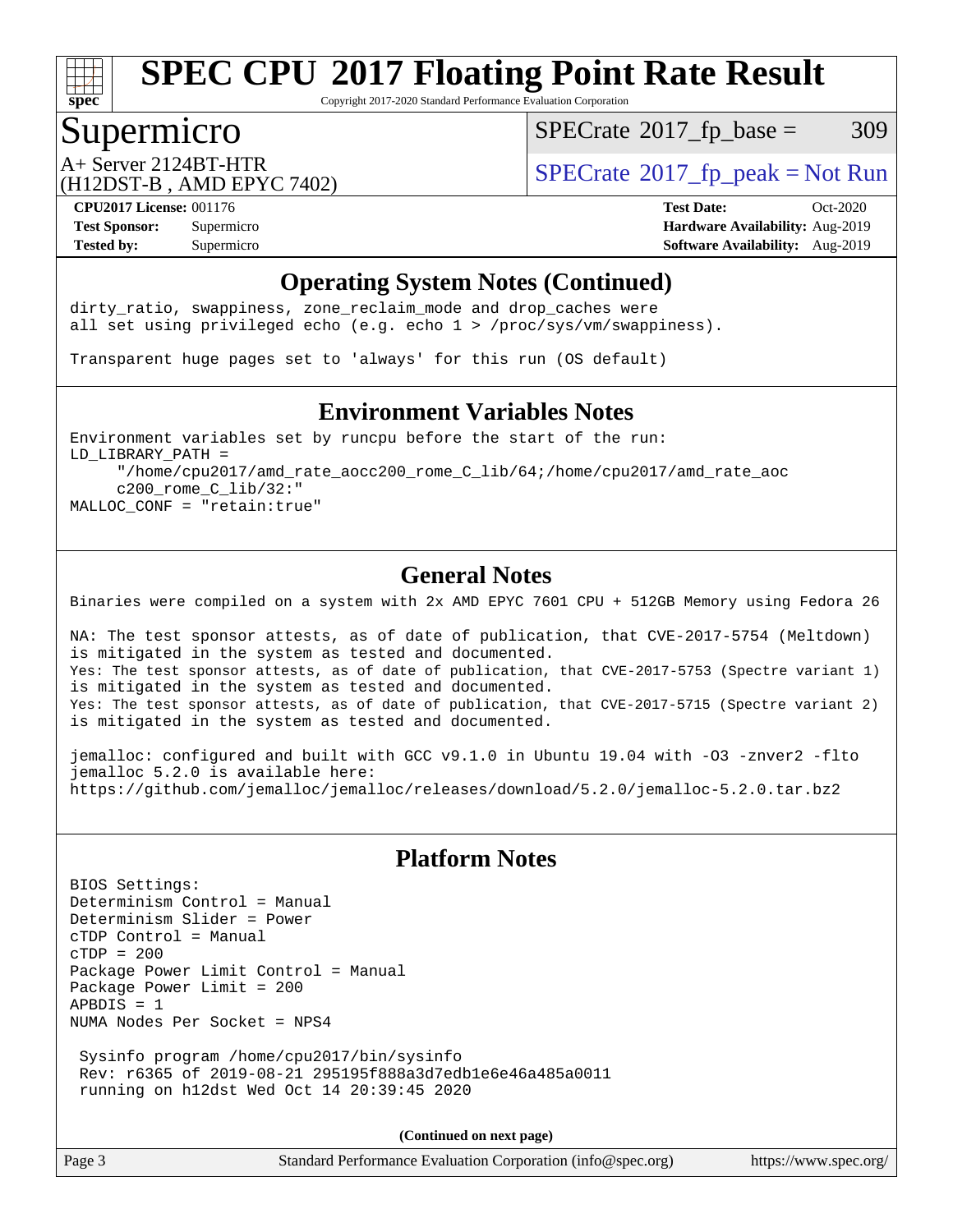

Copyright 2017-2020 Standard Performance Evaluation Corporation

# Supermicro

 $SPECrate@2017_fp\_base = 309$  $SPECrate@2017_fp\_base = 309$ 

(H12DST-B , AMD EPYC 7402)

A+ Server 2124BT-HTR<br>(H12DST-R) AMD FPYC 7402) [SPECrate](http://www.spec.org/auto/cpu2017/Docs/result-fields.html#SPECrate2017fppeak)®[2017\\_fp\\_peak = N](http://www.spec.org/auto/cpu2017/Docs/result-fields.html#SPECrate2017fppeak)ot Run

**[Tested by:](http://www.spec.org/auto/cpu2017/Docs/result-fields.html#Testedby)** Supermicro **Supermicro [Software Availability:](http://www.spec.org/auto/cpu2017/Docs/result-fields.html#SoftwareAvailability)** Aug-2019

**[CPU2017 License:](http://www.spec.org/auto/cpu2017/Docs/result-fields.html#CPU2017License)** 001176 **[Test Date:](http://www.spec.org/auto/cpu2017/Docs/result-fields.html#TestDate)** Oct-2020 **[Test Sponsor:](http://www.spec.org/auto/cpu2017/Docs/result-fields.html#TestSponsor)** Supermicro **[Hardware Availability:](http://www.spec.org/auto/cpu2017/Docs/result-fields.html#HardwareAvailability)** Aug-2019

### **[Platform Notes \(Continued\)](http://www.spec.org/auto/cpu2017/Docs/result-fields.html#PlatformNotes)**

| For more information on this section, see                                                                                                                | SUT (System Under Test) info as seen by some common utilities.                                                                                                                                                                                                                                                                        |                       |
|----------------------------------------------------------------------------------------------------------------------------------------------------------|---------------------------------------------------------------------------------------------------------------------------------------------------------------------------------------------------------------------------------------------------------------------------------------------------------------------------------------|-----------------------|
|                                                                                                                                                          | https://www.spec.org/cpu2017/Docs/config.html#sysinfo                                                                                                                                                                                                                                                                                 |                       |
|                                                                                                                                                          |                                                                                                                                                                                                                                                                                                                                       |                       |
| From /proc/cpuinfo<br>model name: AMD EPYC 7402 24-Core Processor<br>"physical id"s (chips)<br>2<br>96 "processors"<br>cpu cores $: 24$<br>siblings : 48 | cores, siblings (Caution: counting these is hw and system dependent. The following<br>excerpts from /proc/cpuinfo might not be reliable. Use with caution.)<br>physical 0: cores 0 1 2 4 5 6 8 9 10 12 13 14 16 17 18 20 21 22 24 25 26 28 29 30<br>physical 1: cores 0 1 2 4 5 6 8 9 10 12 13 14 16 17 18 20 21 22 24 25 26 28 29 30 |                       |
|                                                                                                                                                          |                                                                                                                                                                                                                                                                                                                                       |                       |
| From 1scpu:                                                                                                                                              |                                                                                                                                                                                                                                                                                                                                       |                       |
| Architecture:<br>$CPU$ op-mode( $s$ ):                                                                                                                   | x86_64<br>$32$ -bit, $64$ -bit                                                                                                                                                                                                                                                                                                        |                       |
| Byte Order:                                                                                                                                              | Little Endian                                                                                                                                                                                                                                                                                                                         |                       |
| Address sizes:                                                                                                                                           | 43 bits physical, 48 bits virtual                                                                                                                                                                                                                                                                                                     |                       |
| CPU(s):                                                                                                                                                  | 96                                                                                                                                                                                                                                                                                                                                    |                       |
| On-line CPU(s) list: $0-95$                                                                                                                              |                                                                                                                                                                                                                                                                                                                                       |                       |
| Thread(s) per core:                                                                                                                                      | 2                                                                                                                                                                                                                                                                                                                                     |                       |
| $Core(s)$ per socket:                                                                                                                                    | 24                                                                                                                                                                                                                                                                                                                                    |                       |
| Socket(s):                                                                                                                                               | $\overline{2}$                                                                                                                                                                                                                                                                                                                        |                       |
| NUMA node(s):                                                                                                                                            | 8                                                                                                                                                                                                                                                                                                                                     |                       |
| Vendor ID:                                                                                                                                               | AuthenticAMD                                                                                                                                                                                                                                                                                                                          |                       |
| CPU family:                                                                                                                                              | 23                                                                                                                                                                                                                                                                                                                                    |                       |
| Model:                                                                                                                                                   | 49                                                                                                                                                                                                                                                                                                                                    |                       |
| Model name:                                                                                                                                              | AMD EPYC 7402 24-Core Processor                                                                                                                                                                                                                                                                                                       |                       |
| Stepping:                                                                                                                                                | $\Omega$                                                                                                                                                                                                                                                                                                                              |                       |
| CPU MHz:                                                                                                                                                 | 1799.873                                                                                                                                                                                                                                                                                                                              |                       |
| $CPU$ max $MHz$ :                                                                                                                                        | 2800.0000                                                                                                                                                                                                                                                                                                                             |                       |
| CPU min MHz:                                                                                                                                             | 1500.0000<br>5600.02                                                                                                                                                                                                                                                                                                                  |                       |
| BogoMIPS:<br>Virtualization:                                                                                                                             | $AMD-V$                                                                                                                                                                                                                                                                                                                               |                       |
| Lld cache:                                                                                                                                               | 32K                                                                                                                                                                                                                                                                                                                                   |                       |
| Lli cache:                                                                                                                                               | 32K                                                                                                                                                                                                                                                                                                                                   |                       |
| $L2$ cache:                                                                                                                                              | 512K                                                                                                                                                                                                                                                                                                                                  |                       |
| L3 cache:                                                                                                                                                | 16384K                                                                                                                                                                                                                                                                                                                                |                       |
| NUMA node0 CPU(s): 0-5,48-53                                                                                                                             |                                                                                                                                                                                                                                                                                                                                       |                       |
| NUMA node1 CPU(s):                                                                                                                                       | $6 - 11, 54 - 59$                                                                                                                                                                                                                                                                                                                     |                       |
| NUMA node2 CPU(s):                                                                                                                                       | $12 - 17,60 - 65$                                                                                                                                                                                                                                                                                                                     |                       |
| NUMA node3 CPU(s):                                                                                                                                       | $18 - 23,66 - 71$                                                                                                                                                                                                                                                                                                                     |                       |
| NUMA node4 CPU(s):                                                                                                                                       | $24 - 29, 72 - 77$                                                                                                                                                                                                                                                                                                                    |                       |
| NUMA node5 CPU(s):                                                                                                                                       | $30 - 35, 78 - 83$                                                                                                                                                                                                                                                                                                                    |                       |
|                                                                                                                                                          | (Continued on next page)                                                                                                                                                                                                                                                                                                              |                       |
| Page 4                                                                                                                                                   | Standard Performance Evaluation Corporation (info@spec.org)                                                                                                                                                                                                                                                                           | https://www.spec.org/ |
|                                                                                                                                                          |                                                                                                                                                                                                                                                                                                                                       |                       |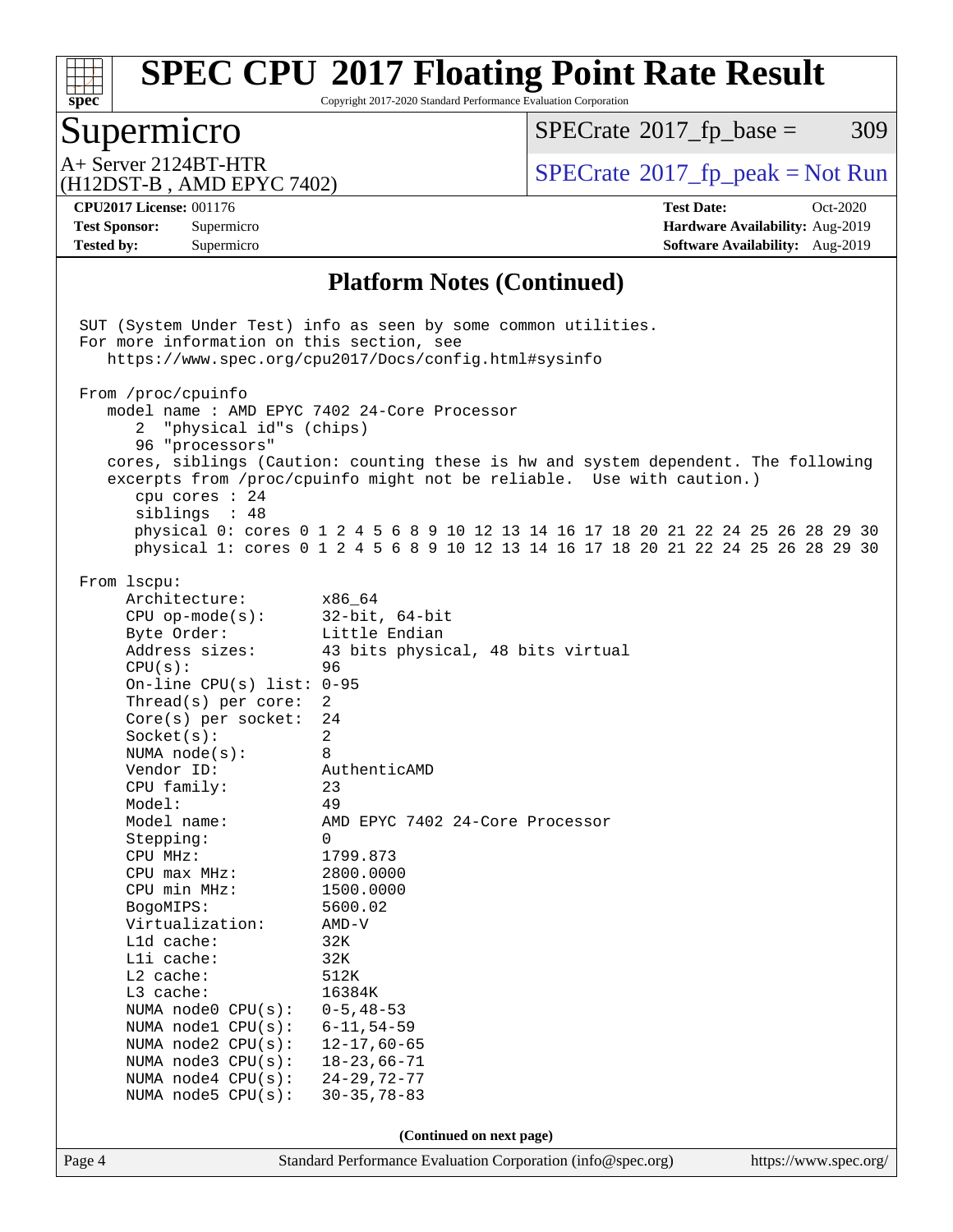## **[SPEC CPU](http://www.spec.org/auto/cpu2017/Docs/result-fields.html#SPECCPU2017FloatingPointRateResult)[2017 Floating Point Rate Result](http://www.spec.org/auto/cpu2017/Docs/result-fields.html#SPECCPU2017FloatingPointRateResult)** Copyright 2017-2020 Standard Performance Evaluation Corporation

## Supermicro

**[spec](http://www.spec.org/)**

 $SPECTate@2017_fp\_base = 309$ 

 $A+$  Server 2124BT-HTR<br>(H12DST-R) AMD FPYC 7402)  $\begin{array}{c} | \text{SPECrate} \textcircled{\textdegree} 2017\_fp\_peak = Not Run \end{array}$  $\begin{array}{c} | \text{SPECrate} \textcircled{\textdegree} 2017\_fp\_peak = Not Run \end{array}$  $\begin{array}{c} | \text{SPECrate} \textcircled{\textdegree} 2017\_fp\_peak = Not Run \end{array}$ 

#### **[CPU2017 License:](http://www.spec.org/auto/cpu2017/Docs/result-fields.html#CPU2017License)** 001176 **[Test Date:](http://www.spec.org/auto/cpu2017/Docs/result-fields.html#TestDate)** Oct-2020

(H12DST-B , AMD EPYC 7402)

**[Test Sponsor:](http://www.spec.org/auto/cpu2017/Docs/result-fields.html#TestSponsor)** Supermicro **[Hardware Availability:](http://www.spec.org/auto/cpu2017/Docs/result-fields.html#HardwareAvailability)** Aug-2019 **[Tested by:](http://www.spec.org/auto/cpu2017/Docs/result-fields.html#Testedby)** Supermicro **Supermicro [Software Availability:](http://www.spec.org/auto/cpu2017/Docs/result-fields.html#SoftwareAvailability)** Aug-2019

#### **[Platform Notes \(Continued\)](http://www.spec.org/auto/cpu2017/Docs/result-fields.html#PlatformNotes)**

 NUMA node6 CPU(s): 36-41,84-89 NUMA node7 CPU(s): 42-47,90-95 Flags: fpu vme de pse tsc msr pae mce cx8 apic sep mtrr pge mca cmov pat pse36 clflush mmx fxsr sse sse2 ht syscall nx mmxext fxsr\_opt pdpe1gb rdtscp lm constant\_tsc rep\_good nopl xtopology nonstop\_tsc cpuid extd\_apicid aperfmperf pni pclmulqdq monitor ssse3 fma cx16 sse4\_1 sse4\_2 movbe popcnt aes xsave avx f16c rdrand lahf\_lm cmp\_legacy svm extapic cr8\_legacy abm sse4a misalignsse 3dnowprefetch osvw ibs skinit wdt tce topoext perfctr\_core perfctr\_nb bpext perfctr\_llc mwaitx cpb cat\_l3 cdp\_l3 hw\_pstate sme ssbd mba sev ibrs ibpb stibp vmmcall fsgsbase bmi1 avx2 smep bmi2 cqm rdt\_a rdseed adx smap clflushopt clwb sha\_ni xsaveopt xsavec xgetbv1 xsaves cqm\_llc cqm\_occup\_llc cqm\_mbm\_total cqm\_mbm\_local clzero irperf xsaveerptr wbnoinvd arat npt lbrv svm\_lock nrip\_save tsc\_scale vmcb\_clean flushbyasid decodeassists pausefilter pfthreshold avic v\_vmsave\_vmload vgif umip rdpid overflow\_recov succor smca /proc/cpuinfo cache data cache size : 512 KB From numactl --hardware WARNING: a numactl 'node' might or might not correspond to a physical chip. available: 8 nodes (0-7) node 0 cpus: 0 1 2 3 4 5 48 49 50 51 52 53 node 0 size: 32131 MB node 0 free: 31744 MB node 1 cpus: 6 7 8 9 10 11 54 55 56 57 58 59 node 1 size: 32252 MB node 1 free: 31943 MB node 2 cpus: 12 13 14 15 16 17 60 61 62 63 64 65 node 2 size: 32252 MB node 2 free: 31723 MB node 3 cpus: 18 19 20 21 22 23 66 67 68 69 70 71 node 3 size: 32240 MB node 3 free: 31940 MB node 4 cpus: 24 25 26 27 28 29 72 73 74 75 76 77 node 4 size: 32252 MB node 4 free: 31788 MB node 5 cpus: 30 31 32 33 34 35 78 79 80 81 82 83 node 5 size: 32228 MB node 5 free: 31918 MB node 6 cpus: 36 37 38 39 40 41 84 85 86 87 88 89 node 6 size: 32252 MB node 6 free: 31941 MB node 7 cpus: 42 43 44 45 46 47 90 91 92 93 94 95 node 7 size: 32251 MB node 7 free: 31938 MB node distances: node 0 1 2 3 4 5 6 7 **(Continued on next page)**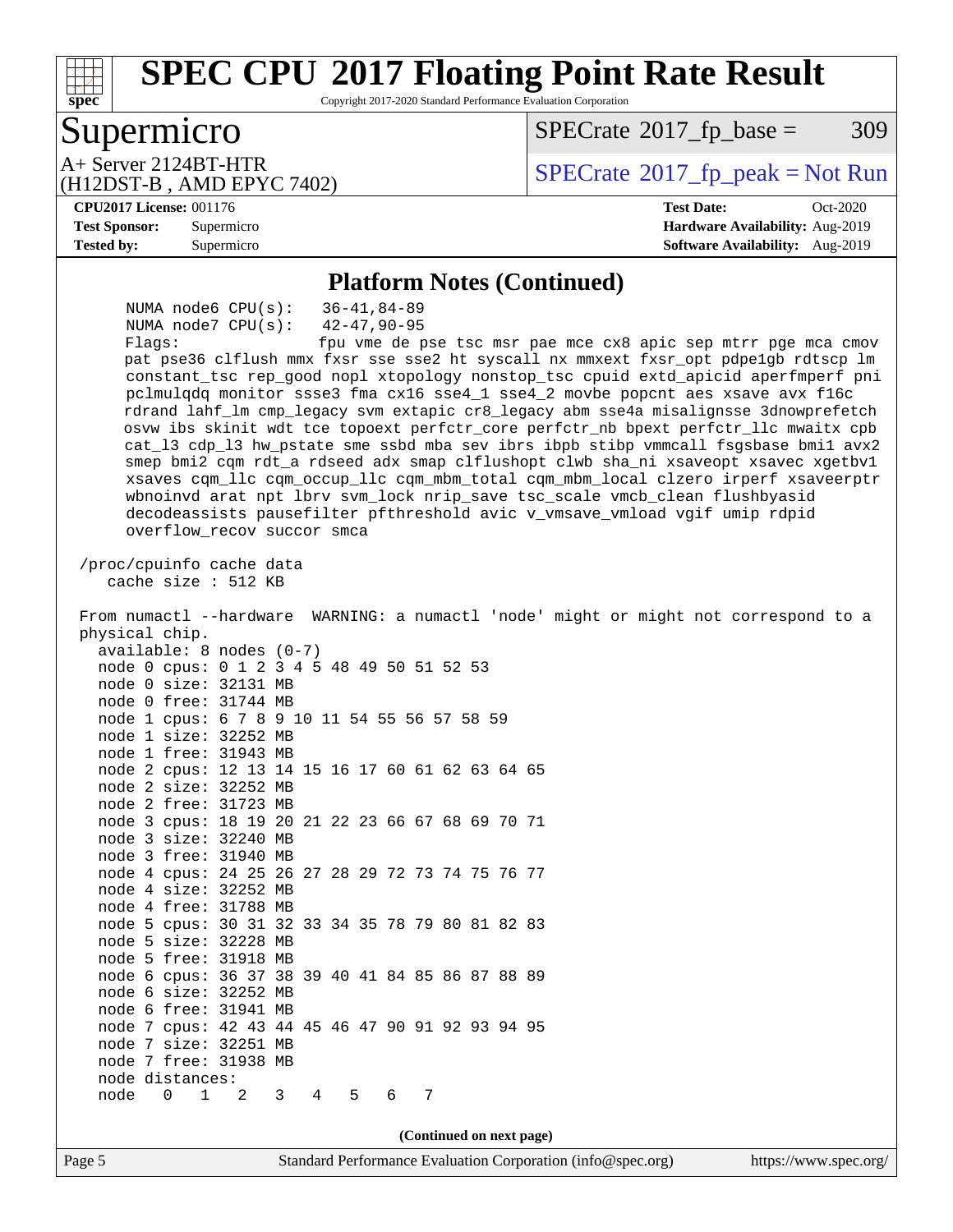

Copyright 2017-2020 Standard Performance Evaluation Corporation

## Supermicro

 $SPECTate@2017_fp\_base = 309$ 

(H12DST-B , AMD EPYC 7402)

 $A+$  Server 2124BT-HTR<br>(H12DST-R) AMD FPYC 7402)  $\begin{array}{c} | \text{SPECrate} \textcircled{\textdegree} 2017\_fp\_peak = Not Run \end{array}$  $\begin{array}{c} | \text{SPECrate} \textcircled{\textdegree} 2017\_fp\_peak = Not Run \end{array}$  $\begin{array}{c} | \text{SPECrate} \textcircled{\textdegree} 2017\_fp\_peak = Not Run \end{array}$ 

**[CPU2017 License:](http://www.spec.org/auto/cpu2017/Docs/result-fields.html#CPU2017License)** 001176 **[Test Date:](http://www.spec.org/auto/cpu2017/Docs/result-fields.html#TestDate)** Oct-2020 **[Test Sponsor:](http://www.spec.org/auto/cpu2017/Docs/result-fields.html#TestSponsor)** Supermicro **[Hardware Availability:](http://www.spec.org/auto/cpu2017/Docs/result-fields.html#HardwareAvailability)** Aug-2019 **[Tested by:](http://www.spec.org/auto/cpu2017/Docs/result-fields.html#Testedby)** Supermicro **Supermicro [Software Availability:](http://www.spec.org/auto/cpu2017/Docs/result-fields.html#SoftwareAvailability)** Aug-2019

#### **[Platform Notes \(Continued\)](http://www.spec.org/auto/cpu2017/Docs/result-fields.html#PlatformNotes)** 0: 10 12 12 12 32 32 32 32 1: 12 10 12 12 32 32 32 32 2: 12 12 10 12 32 32 32 32 3: 12 12 12 10 32 32 32 32 4: 32 32 32 32 10 12 12 12 5: 32 32 32 32 12 10 12 12 6: 32 32 32 32 12 12 10 12 7: 32 32 32 32 12 12 12 10 From /proc/meminfo MemTotal: 264051444 kB HugePages Total: 0 Hugepagesize: 2048 kB /usr/bin/lsb\_release -d Ubuntu 19.04 From /etc/\*release\* /etc/\*version\* debian\_version: buster/sid os-release: NAME="Ubuntu" VERSION="19.04 (Disco Dingo)" ID=ubuntu ID\_LIKE=debian PRETTY\_NAME="Ubuntu 19.04" VERSION\_ID="19.04" HOME\_URL="<https://www.ubuntu.com/"> SUPPORT\_URL="<https://help.ubuntu.com/"> uname -a: Linux h12dst 5.0.0-25-generic #26-Ubuntu SMP Thu Aug 1 12:04:58 UTC 2019 x86\_64 x86\_64 x86\_64 GNU/Linux Kernel self-reported vulnerability status: CVE-2018-3620 (L1 Terminal Fault): Not affected Microarchitectural Data Sampling: Not affected CVE-2017-5754 (Meltdown): Not affected CVE-2018-3639 (Speculative Store Bypass): Mitigation: Speculative Store Bypass disabled via prctl and seccomp CVE-2017-5753 (Spectre variant 1): Mitigation: usercopy/swapgs barriers and \_\_user pointer sanitization CVE-2017-5715 (Spectre variant 2): Mitigation: Full AMD retpoline, IBPB: conditional, IBRS\_FW, STIBP: conditional, RSB filling run-level 3 Oct 14 16:42 **(Continued on next page)**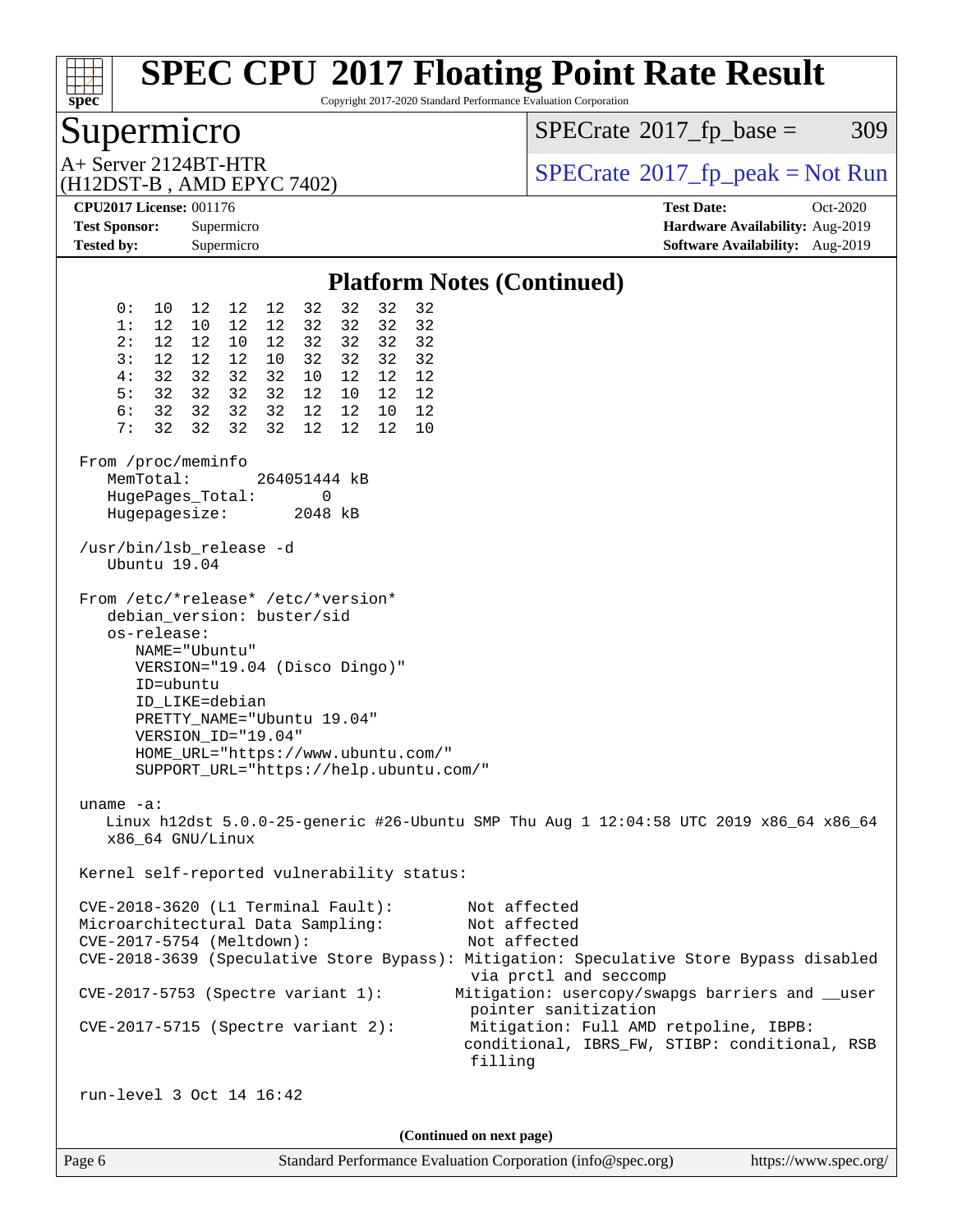

Copyright 2017-2020 Standard Performance Evaluation Corporation

## Supermicro

 $SPECTate@2017_fp\_base = 309$ 

(H12DST-B , AMD EPYC 7402)

 $A+$  Server 2124BT-HTR<br>(H12DST B AMD FBVC 7402)

**[Tested by:](http://www.spec.org/auto/cpu2017/Docs/result-fields.html#Testedby)** Supermicro **[Software Availability:](http://www.spec.org/auto/cpu2017/Docs/result-fields.html#SoftwareAvailability)** Aug-2019

**[CPU2017 License:](http://www.spec.org/auto/cpu2017/Docs/result-fields.html#CPU2017License)** 001176 **[Test Date:](http://www.spec.org/auto/cpu2017/Docs/result-fields.html#TestDate)** Oct-2020 **[Test Sponsor:](http://www.spec.org/auto/cpu2017/Docs/result-fields.html#TestSponsor)** Supermicro **[Hardware Availability:](http://www.spec.org/auto/cpu2017/Docs/result-fields.html#HardwareAvailability)** Aug-2019

#### **[Platform Notes \(Continued\)](http://www.spec.org/auto/cpu2017/Docs/result-fields.html#PlatformNotes)**

 SPEC is set to: /home/cpu2017 Filesystem Type Size Used Avail Use% Mounted on<br>/dev/sda2 ext4 183G 32G 142G 19% / /dev/sda2 ext4 183G 32G 142G 19% /

From /sys/devices/virtual/dmi/id

 BIOS: American Megatrends Inc. 1.2 08/10/2020 Vendor: Supermicro Product: Super Server Serial: 0123456789

 Additional information from dmidecode follows. WARNING: Use caution when you interpret this section. The 'dmidecode' program reads system data which is "intended to allow hardware to be accurately determined", but the intent may not be met, as there are frequent changes to hardware, firmware, and the "DMTF SMBIOS" standard. Memory:

16x Samsung M393A2K40DB3-CWE 16 kB 1 rank 3200

(End of data from sysinfo program)

#### **[Compiler Version Notes](http://www.spec.org/auto/cpu2017/Docs/result-fields.html#CompilerVersionNotes)**

| $C++$ , $C$         | 511. povray $r(base)$ 526. blender $r(base)$<br>AOCC.LLVM.2.0.0.B191.2019_07_19 clang version 8.0.0 (CLANG: Jenkins<br>(Continued on next page)                                                                                               |  |
|---------------------|-----------------------------------------------------------------------------------------------------------------------------------------------------------------------------------------------------------------------------------------------|--|
|                     |                                                                                                                                                                                                                                               |  |
|                     |                                                                                                                                                                                                                                               |  |
|                     |                                                                                                                                                                                                                                               |  |
| Thread model: posix | AOCC.LLVM.2.0.0.B191.2019 07 19 clang version 8.0.0 (CLANG: Jenkins<br>AOCC_2_0_0-Build#191) (based on LLVM AOCC.LLVM.2.0.0.B191.2019_07_19)<br>Target: x86 64-unknown-linux-gnu<br>InstalledDir: /sppo/dev/compilers/aocc-compiler-2.0.0/bin |  |
| $C++$               | 508.namd_r(base) 510.parest_r(base)                                                                                                                                                                                                           |  |
|                     |                                                                                                                                                                                                                                               |  |
| Thread model: posix | AOCC.LLVM.2.0.0.B191.2019_07_19 clang version 8.0.0 (CLANG: Jenkins<br>AOCC_2_0_0-Build#191) (based on LLVM AOCC.LLVM.2.0.0.B191.2019_07_19)<br>Target: x86_64-unknown-linux-gnu<br>InstalledDir: /sppo/dev/compilers/aocc-compiler-2.0.0/bin |  |
|                     |                                                                                                                                                                                                                                               |  |
| C                   | 519.1bm_r(base) 538.imagick_r(base) 544.nab_r(base)                                                                                                                                                                                           |  |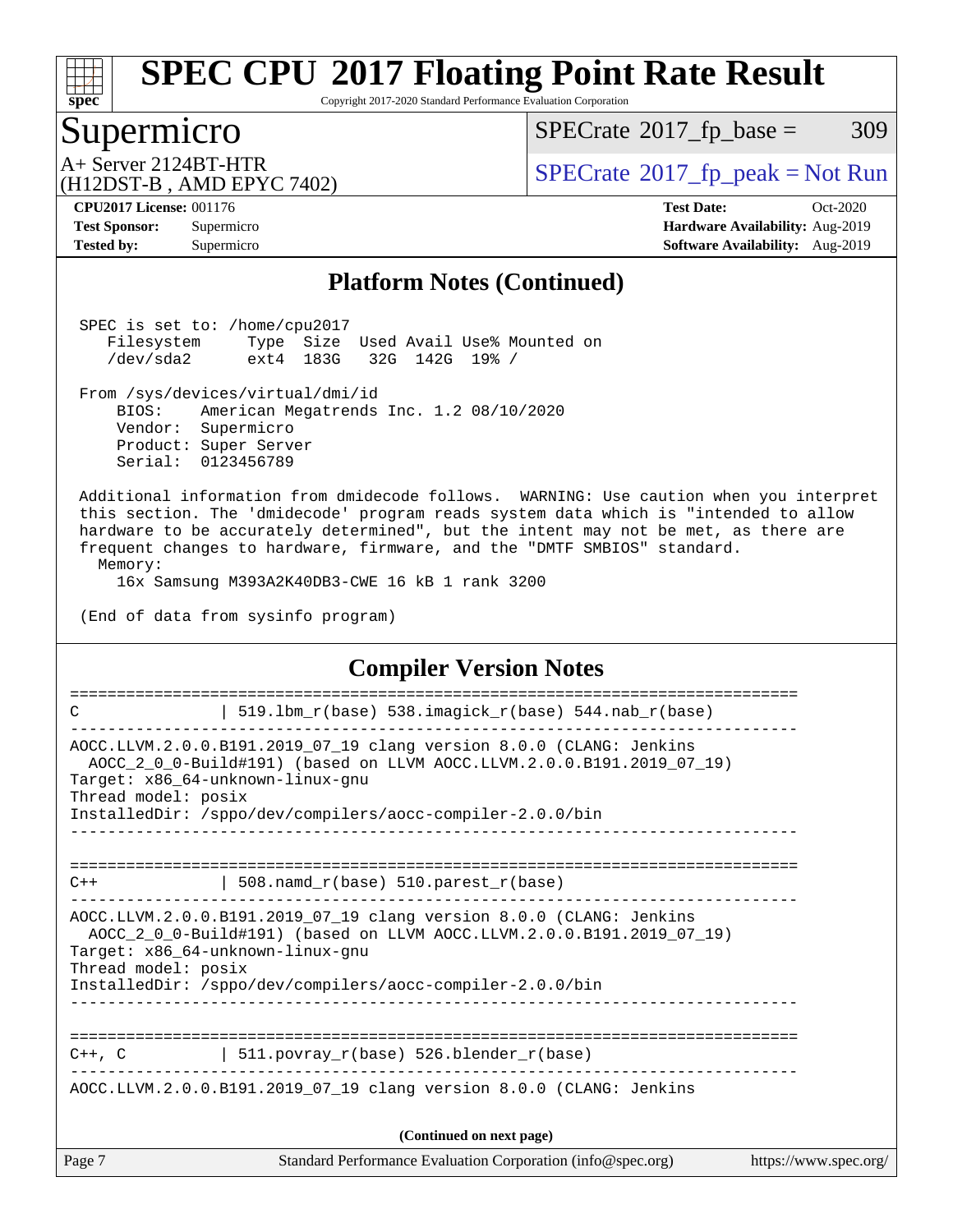

Copyright 2017-2020 Standard Performance Evaluation Corporation

## Supermicro

 $SPECTate@2017_fp\_base = 309$ 

(H12DST-B , AMD EPYC 7402)

 $A+$  Server 2124BT-HTR<br>(H12DST B AMD EBVC 7402)

**[CPU2017 License:](http://www.spec.org/auto/cpu2017/Docs/result-fields.html#CPU2017License)** 001176 **[Test Date:](http://www.spec.org/auto/cpu2017/Docs/result-fields.html#TestDate)** Oct-2020 **[Test Sponsor:](http://www.spec.org/auto/cpu2017/Docs/result-fields.html#TestSponsor)** Supermicro **[Hardware Availability:](http://www.spec.org/auto/cpu2017/Docs/result-fields.html#HardwareAvailability)** Aug-2019 **[Tested by:](http://www.spec.org/auto/cpu2017/Docs/result-fields.html#Testedby)** Supermicro **Supermicro [Software Availability:](http://www.spec.org/auto/cpu2017/Docs/result-fields.html#SoftwareAvailability)** Aug-2019

### **[Compiler Version Notes \(Continued\)](http://www.spec.org/auto/cpu2017/Docs/result-fields.html#CompilerVersionNotes)**

Page 8 Standard Performance Evaluation Corporation [\(info@spec.org\)](mailto:info@spec.org) <https://www.spec.org/> AOCC\_2\_0\_0-Build#191) (based on LLVM AOCC.LLVM.2.0.0.B191.2019\_07\_19) Target: x86\_64-unknown-linux-gnu Thread model: posix InstalledDir: /sppo/dev/compilers/aocc-compiler-2.0.0/bin AOCC.LLVM.2.0.0.B191.2019\_07\_19 clang version 8.0.0 (CLANG: Jenkins AOCC\_2\_0\_0-Build#191) (based on LLVM AOCC.LLVM.2.0.0.B191.2019\_07\_19) Target: x86\_64-unknown-linux-gnu Thread model: posix InstalledDir: /sppo/dev/compilers/aocc-compiler-2.0.0/bin ------------------------------------------------------------------------------ ============================================================================== C++, C, Fortran | 507.cactuBSSN\_r(base) ------------------------------------------------------------------------------ AOCC.LLVM.2.0.0.B191.2019\_07\_19 clang version 8.0.0 (CLANG: Jenkins AOCC\_2\_0\_0-Build#191) (based on LLVM AOCC.LLVM.2.0.0.B191.2019\_07\_19) Target: x86\_64-unknown-linux-gnu Thread model: posix InstalledDir: /sppo/dev/compilers/aocc-compiler-2.0.0/bin AOCC.LLVM.2.0.0.B191.2019\_07\_19 clang version 8.0.0 (CLANG: Jenkins AOCC\_2\_0\_0-Build#191) (based on LLVM AOCC.LLVM.2.0.0.B191.2019\_07\_19) Target: x86\_64-unknown-linux-gnu Thread model: posix InstalledDir: /sppo/dev/compilers/aocc-compiler-2.0.0/bin AOCC.LLVM.2.0.0.B191.2019\_07\_19 clang version 8.0.0 (CLANG: Jenkins AOCC\_2\_0\_0-Build#191) (based on LLVM AOCC.LLVM.2.0.0.B191.2019\_07\_19) Target: x86\_64-unknown-linux-gnu Thread model: posix InstalledDir: /sppo/dev/compilers/aocc-compiler-2.0.0/bin ------------------------------------------------------------------------------ ============================================================================== Fortran | 503.bwaves\_r(base) 549.fotonik3d\_r(base) 554.roms\_r(base) ------------------------------------------------------------------------------ AOCC.LLVM.2.0.0.B191.2019\_07\_19 clang version 8.0.0 (CLANG: Jenkins AOCC\_2\_0\_0-Build#191) (based on LLVM AOCC.LLVM.2.0.0.B191.2019\_07\_19) Target: x86\_64-unknown-linux-gnu Thread model: posix InstalledDir: /sppo/dev/compilers/aocc-compiler-2.0.0/bin ------------------------------------------------------------------------------ ============================================================================== Fortran, C  $| 521.wrf_r(base) 527.cam4_r(base)$ ------------------------------------------------------------------------------ AOCC.LLVM.2.0.0.B191.2019\_07\_19 clang version 8.0.0 (CLANG: Jenkins AOCC\_2\_0\_0-Build#191) (based on LLVM AOCC.LLVM.2.0.0.B191.2019\_07\_19) Target: x86\_64-unknown-linux-gnu **(Continued on next page)**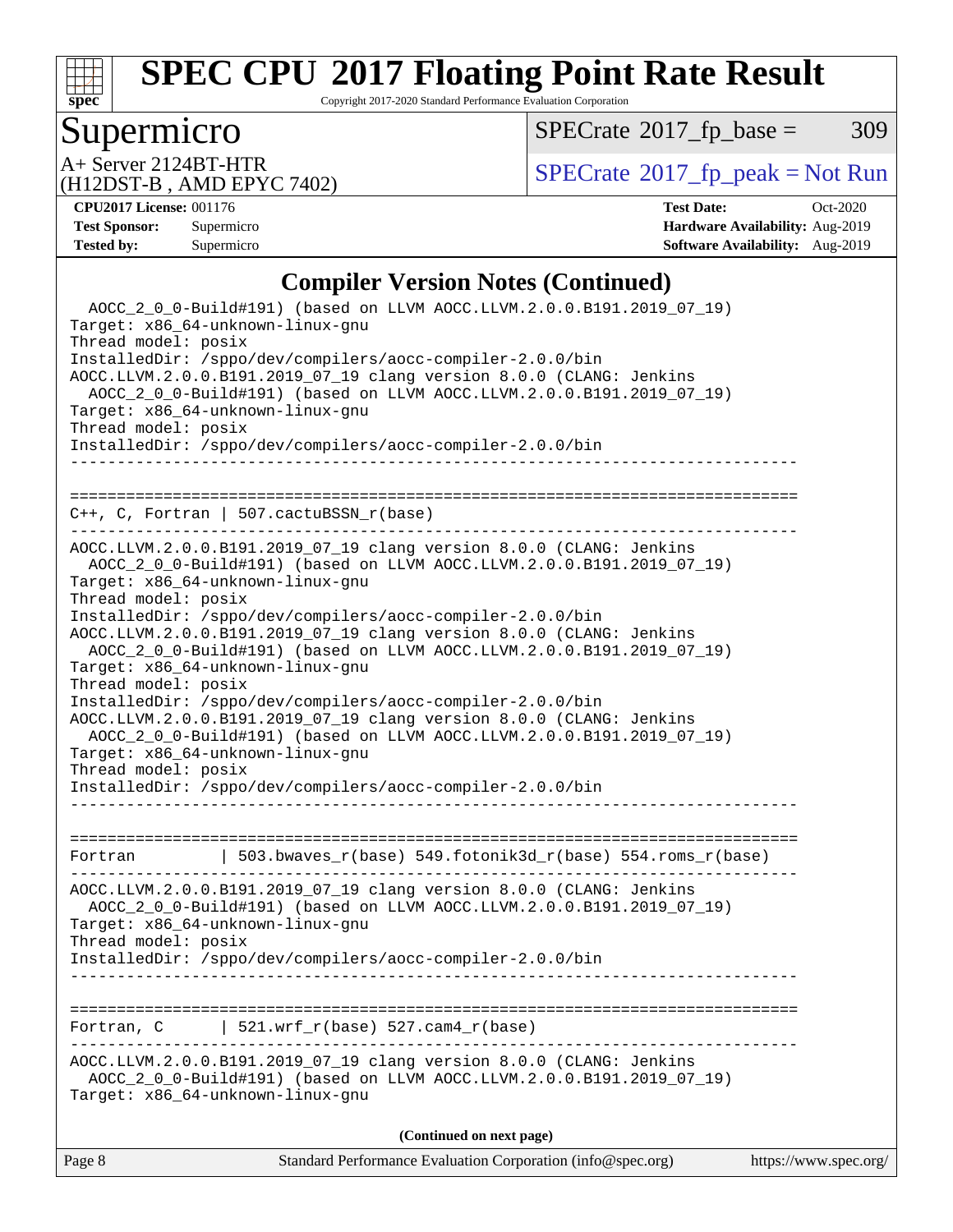

Copyright 2017-2020 Standard Performance Evaluation Corporation

## Supermicro

 $SPECTate@2017_fp\_base = 309$ 

(H12DST-B , AMD EPYC 7402)

 $A+$  Server 2124BT-HTR<br>(H12DST B, AMD EBVC 7402)

**[Tested by:](http://www.spec.org/auto/cpu2017/Docs/result-fields.html#Testedby)** Supermicro **Supermicro [Software Availability:](http://www.spec.org/auto/cpu2017/Docs/result-fields.html#SoftwareAvailability)** Aug-2019

**[CPU2017 License:](http://www.spec.org/auto/cpu2017/Docs/result-fields.html#CPU2017License)** 001176 **[Test Date:](http://www.spec.org/auto/cpu2017/Docs/result-fields.html#TestDate)** Oct-2020 **[Test Sponsor:](http://www.spec.org/auto/cpu2017/Docs/result-fields.html#TestSponsor)** Supermicro **[Hardware Availability:](http://www.spec.org/auto/cpu2017/Docs/result-fields.html#HardwareAvailability)** Aug-2019

## **[Compiler Version Notes \(Continued\)](http://www.spec.org/auto/cpu2017/Docs/result-fields.html#CompilerVersionNotes)**

Thread model: posix InstalledDir: /sppo/dev/compilers/aocc-compiler-2.0.0/bin AOCC.LLVM.2.0.0.B191.2019\_07\_19 clang version 8.0.0 (CLANG: Jenkins AOCC\_2\_0\_0-Build#191) (based on LLVM AOCC.LLVM.2.0.0.B191.2019\_07\_19) Target: x86\_64-unknown-linux-gnu Thread model: posix InstalledDir: /sppo/dev/compilers/aocc-compiler-2.0.0/bin ------------------------------------------------------------------------------

## **[Base Compiler Invocation](http://www.spec.org/auto/cpu2017/Docs/result-fields.html#BaseCompilerInvocation)**

[C benchmarks](http://www.spec.org/auto/cpu2017/Docs/result-fields.html#Cbenchmarks): [clang](http://www.spec.org/cpu2017/results/res2020q4/cpu2017-20201027-24311.flags.html#user_CCbase_clang-c)

[C++ benchmarks:](http://www.spec.org/auto/cpu2017/Docs/result-fields.html#CXXbenchmarks) [clang++](http://www.spec.org/cpu2017/results/res2020q4/cpu2017-20201027-24311.flags.html#user_CXXbase_clang-cpp)

[Fortran benchmarks](http://www.spec.org/auto/cpu2017/Docs/result-fields.html#Fortranbenchmarks): [flang](http://www.spec.org/cpu2017/results/res2020q4/cpu2017-20201027-24311.flags.html#user_FCbase_flang)

[Benchmarks using both Fortran and C](http://www.spec.org/auto/cpu2017/Docs/result-fields.html#BenchmarksusingbothFortranandC): [flang](http://www.spec.org/cpu2017/results/res2020q4/cpu2017-20201027-24311.flags.html#user_CC_FCbase_flang) [clang](http://www.spec.org/cpu2017/results/res2020q4/cpu2017-20201027-24311.flags.html#user_CC_FCbase_clang-c)

[Benchmarks using both C and C++](http://www.spec.org/auto/cpu2017/Docs/result-fields.html#BenchmarksusingbothCandCXX): [clang++](http://www.spec.org/cpu2017/results/res2020q4/cpu2017-20201027-24311.flags.html#user_CC_CXXbase_clang-cpp) [clang](http://www.spec.org/cpu2017/results/res2020q4/cpu2017-20201027-24311.flags.html#user_CC_CXXbase_clang-c)

[Benchmarks using Fortran, C, and C++:](http://www.spec.org/auto/cpu2017/Docs/result-fields.html#BenchmarksusingFortranCandCXX) [clang++](http://www.spec.org/cpu2017/results/res2020q4/cpu2017-20201027-24311.flags.html#user_CC_CXX_FCbase_clang-cpp) [clang](http://www.spec.org/cpu2017/results/res2020q4/cpu2017-20201027-24311.flags.html#user_CC_CXX_FCbase_clang-c) [flang](http://www.spec.org/cpu2017/results/res2020q4/cpu2017-20201027-24311.flags.html#user_CC_CXX_FCbase_flang)

## **[Base Portability Flags](http://www.spec.org/auto/cpu2017/Docs/result-fields.html#BasePortabilityFlags)**

 503.bwaves\_r: [-DSPEC\\_LP64](http://www.spec.org/cpu2017/results/res2020q4/cpu2017-20201027-24311.flags.html#suite_baseEXTRA_PORTABILITY503_bwaves_r_DSPEC_LP64) 507.cactuBSSN\_r: [-DSPEC\\_LP64](http://www.spec.org/cpu2017/results/res2020q4/cpu2017-20201027-24311.flags.html#suite_baseEXTRA_PORTABILITY507_cactuBSSN_r_DSPEC_LP64) 508.namd\_r: [-DSPEC\\_LP64](http://www.spec.org/cpu2017/results/res2020q4/cpu2017-20201027-24311.flags.html#suite_baseEXTRA_PORTABILITY508_namd_r_DSPEC_LP64) 510.parest\_r: [-DSPEC\\_LP64](http://www.spec.org/cpu2017/results/res2020q4/cpu2017-20201027-24311.flags.html#suite_baseEXTRA_PORTABILITY510_parest_r_DSPEC_LP64) 511.povray\_r: [-DSPEC\\_LP64](http://www.spec.org/cpu2017/results/res2020q4/cpu2017-20201027-24311.flags.html#suite_baseEXTRA_PORTABILITY511_povray_r_DSPEC_LP64) 519.lbm\_r: [-DSPEC\\_LP64](http://www.spec.org/cpu2017/results/res2020q4/cpu2017-20201027-24311.flags.html#suite_baseEXTRA_PORTABILITY519_lbm_r_DSPEC_LP64) 521.wrf\_r: [-DSPEC\\_CASE\\_FLAG](http://www.spec.org/cpu2017/results/res2020q4/cpu2017-20201027-24311.flags.html#b521.wrf_r_baseCPORTABILITY_DSPEC_CASE_FLAG) [-Mbyteswapio](http://www.spec.org/cpu2017/results/res2020q4/cpu2017-20201027-24311.flags.html#user_baseFPORTABILITY521_wrf_r_F-mbyteswapio_543c39ce38db59bcbc3b888917ef58c313007ae1c27520b689e012995ae261114051d1d5efcb4182d175ce22a6a15532d3a9999882dd2c360e6d853f41da6883) [-DSPEC\\_LP64](http://www.spec.org/cpu2017/results/res2020q4/cpu2017-20201027-24311.flags.html#suite_baseEXTRA_PORTABILITY521_wrf_r_DSPEC_LP64) 526.blender\_r: [-funsigned-char](http://www.spec.org/cpu2017/results/res2020q4/cpu2017-20201027-24311.flags.html#user_baseCPORTABILITY526_blender_r_aocc-unsigned-char) [-D\\_\\_BOOL\\_DEFINED](http://www.spec.org/cpu2017/results/res2020q4/cpu2017-20201027-24311.flags.html#b526.blender_r_baseCXXPORTABILITY_D__BOOL_DEFINED) [-DSPEC\\_LP64](http://www.spec.org/cpu2017/results/res2020q4/cpu2017-20201027-24311.flags.html#suite_baseEXTRA_PORTABILITY526_blender_r_DSPEC_LP64) 527.cam4\_r: [-DSPEC\\_CASE\\_FLAG](http://www.spec.org/cpu2017/results/res2020q4/cpu2017-20201027-24311.flags.html#b527.cam4_r_basePORTABILITY_DSPEC_CASE_FLAG) [-DSPEC\\_LP64](http://www.spec.org/cpu2017/results/res2020q4/cpu2017-20201027-24311.flags.html#suite_baseEXTRA_PORTABILITY527_cam4_r_DSPEC_LP64) 538.imagick\_r: [-DSPEC\\_LP64](http://www.spec.org/cpu2017/results/res2020q4/cpu2017-20201027-24311.flags.html#suite_baseEXTRA_PORTABILITY538_imagick_r_DSPEC_LP64) 544.nab\_r: [-DSPEC\\_LP64](http://www.spec.org/cpu2017/results/res2020q4/cpu2017-20201027-24311.flags.html#suite_baseEXTRA_PORTABILITY544_nab_r_DSPEC_LP64) 549.fotonik3d\_r: [-DSPEC\\_LP64](http://www.spec.org/cpu2017/results/res2020q4/cpu2017-20201027-24311.flags.html#suite_baseEXTRA_PORTABILITY549_fotonik3d_r_DSPEC_LP64)

**(Continued on next page)**

Page 9 Standard Performance Evaluation Corporation [\(info@spec.org\)](mailto:info@spec.org) <https://www.spec.org/>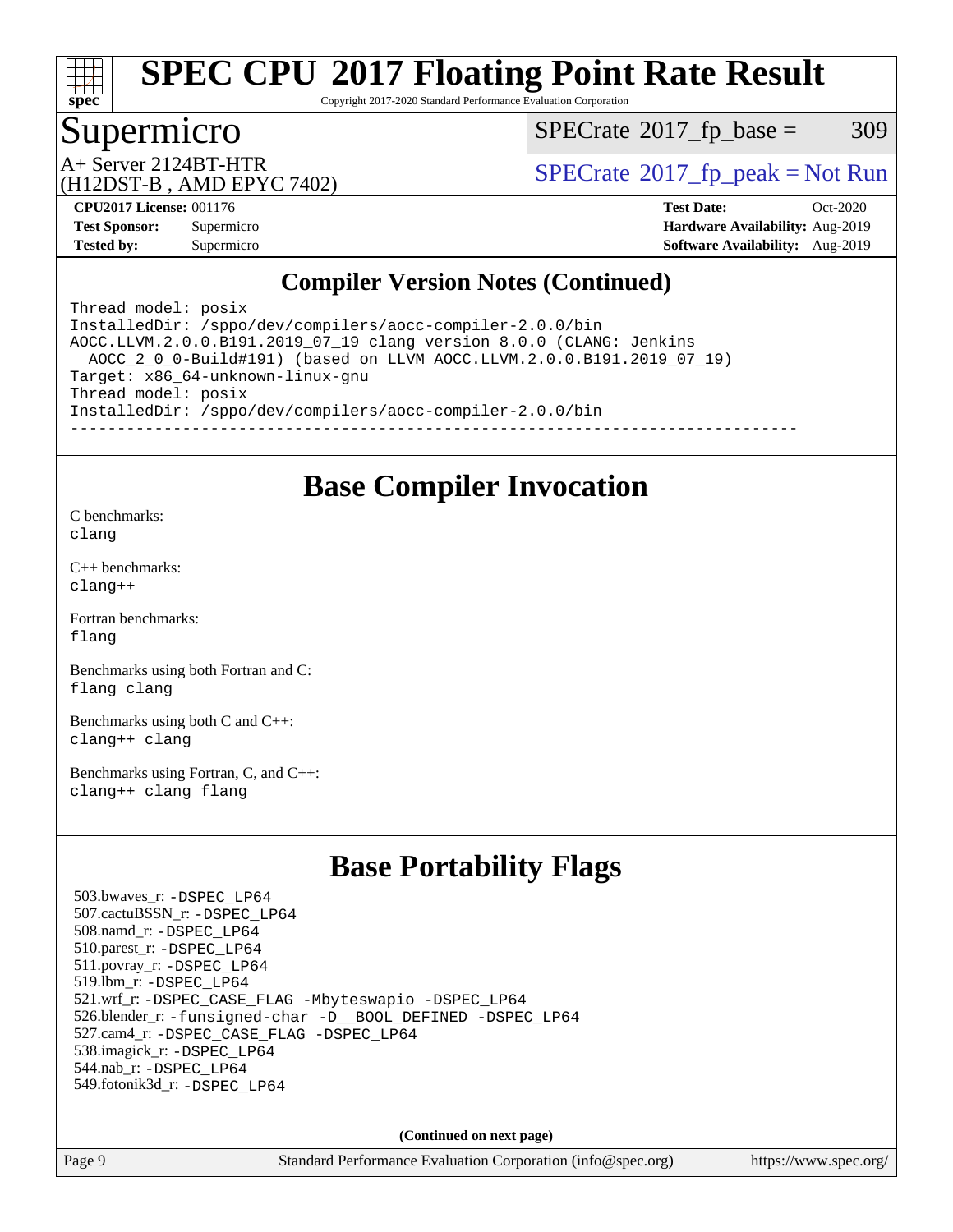

Copyright 2017-2020 Standard Performance Evaluation Corporation

## Supermicro

 $SPECTate@2017_fp\_base = 309$ 

(H12DST-B , AMD EPYC 7402)

 $A+$  Server 2124BT-HTR<br>(H12DST B, AMD EBVC 7402)

**[CPU2017 License:](http://www.spec.org/auto/cpu2017/Docs/result-fields.html#CPU2017License)** 001176 **[Test Date:](http://www.spec.org/auto/cpu2017/Docs/result-fields.html#TestDate)** Oct-2020 **[Test Sponsor:](http://www.spec.org/auto/cpu2017/Docs/result-fields.html#TestSponsor)** Supermicro **[Hardware Availability:](http://www.spec.org/auto/cpu2017/Docs/result-fields.html#HardwareAvailability)** Aug-2019 **[Tested by:](http://www.spec.org/auto/cpu2017/Docs/result-fields.html#Testedby)** Supermicro **Supermicro [Software Availability:](http://www.spec.org/auto/cpu2017/Docs/result-fields.html#SoftwareAvailability)** Aug-2019

## **[Base Portability Flags \(Continued\)](http://www.spec.org/auto/cpu2017/Docs/result-fields.html#BasePortabilityFlags)**

554.roms\_r: [-DSPEC\\_LP64](http://www.spec.org/cpu2017/results/res2020q4/cpu2017-20201027-24311.flags.html#suite_baseEXTRA_PORTABILITY554_roms_r_DSPEC_LP64)

## **[Base Optimization Flags](http://www.spec.org/auto/cpu2017/Docs/result-fields.html#BaseOptimizationFlags)**

[C benchmarks](http://www.spec.org/auto/cpu2017/Docs/result-fields.html#Cbenchmarks):

[-flto](http://www.spec.org/cpu2017/results/res2020q4/cpu2017-20201027-24311.flags.html#user_CCbase_aocc-flto) [-Wl,-mllvm -Wl,-function-specialize](http://www.spec.org/cpu2017/results/res2020q4/cpu2017-20201027-24311.flags.html#user_CCbase_F-function-specialize_7e7e661e57922243ee67c9a1251cb8910e607325179a0ce7f2884e09a6f5d4a5ef0ae4f37e8a2a11c95fc48e931f06dc2b6016f14b511fcb441e048bef1b065a) [-Wl,-mllvm -Wl,-region-vectorize](http://www.spec.org/cpu2017/results/res2020q4/cpu2017-20201027-24311.flags.html#user_CCbase_F-region-vectorize_fb6c6b5aa293c88efc6c7c2b52b20755e943585b1fe8658c35afef78727fff56e1a56891413c30e36b8e2a6f9a71126986319243e80eb6110b78b288f533c52b) [-Wl,-mllvm -Wl,-vector-library=LIBMVEC](http://www.spec.org/cpu2017/results/res2020q4/cpu2017-20201027-24311.flags.html#user_CCbase_F-use-vector-library_0a14b27fae317f283640384a31f7bfcc2bd4c1d0b5cfc618a3a430800c9b20217b00f61303eff223a3251b4f06ffbc9739dc5296db9d1fbb9ad24a3939d86d66) [-Wl,-mllvm -Wl,-reduce-array-computations=3](http://www.spec.org/cpu2017/results/res2020q4/cpu2017-20201027-24311.flags.html#user_CCbase_F-reduce-array-computations_b882aefe7a5dda4e33149f6299762b9a720dace3e498e13756f4c04e5a19edf5315c1f3993de2e61ec41e8c206231f84e05da7040e1bb5d69ba27d10a12507e4) [-O3](http://www.spec.org/cpu2017/results/res2020q4/cpu2017-20201027-24311.flags.html#user_CCbase_F-O3) [-ffast-math](http://www.spec.org/cpu2017/results/res2020q4/cpu2017-20201027-24311.flags.html#user_CCbase_aocc-ffast-math) [-march=znver2](http://www.spec.org/cpu2017/results/res2020q4/cpu2017-20201027-24311.flags.html#user_CCbase_aocc-march_3e2e19cff2eeef60c5d90b059483627c9ea47eca6d66670dbd53f9185f6439e27eb5e104cf773e9e8ab18c8842ce63e461a3e948d0214bd567ef3ade411bf467) [-fstruct-layout=3](http://www.spec.org/cpu2017/results/res2020q4/cpu2017-20201027-24311.flags.html#user_CCbase_F-struct-layout) [-mllvm -unroll-threshold=50](http://www.spec.org/cpu2017/results/res2020q4/cpu2017-20201027-24311.flags.html#user_CCbase_F-unroll-threshold_458874500b2c105d6d5cb4d7a611c40e2b16e9e3d26b355fea72d644c3673b4de4b3932662f0ed3dbec75c491a13da2d2ca81180bd779dc531083ef1e1e549dc) [-fremap-arrays](http://www.spec.org/cpu2017/results/res2020q4/cpu2017-20201027-24311.flags.html#user_CCbase_F-fremap-arrays) [-mllvm -function-specialize](http://www.spec.org/cpu2017/results/res2020q4/cpu2017-20201027-24311.flags.html#user_CCbase_F-function-specialize_233b3bdba86027f1b094368157e481c5bc59f40286dc25bfadc1858dcd5745c24fd30d5f188710db7fea399bcc9f44a80b3ce3aacc70a8870250c3ae5e1f35b8) [-mllvm -enable-gvn-hoist](http://www.spec.org/cpu2017/results/res2020q4/cpu2017-20201027-24311.flags.html#user_CCbase_F-enable-gvn-hoist_e5856354646dd6ca1333a0ad99b817e4cf8932b91b82809fd8fd47ceff7b22a89eba5c98fd3e3fa5200368fd772cec3dd56abc3c8f7b655a71b9f9848dddedd5) [-mllvm -reduce-array-computations=3](http://www.spec.org/cpu2017/results/res2020q4/cpu2017-20201027-24311.flags.html#user_CCbase_F-reduce-array-computations_aceadb8604558b566e0e3a0d7a3c1533923dd1fa0889614e16288028922629a28d5695c24d3b3be4306b1e311c54317dfffe3a2e57fbcaabc737a1798de39145) [-mllvm -global-vectorize-slp](http://www.spec.org/cpu2017/results/res2020q4/cpu2017-20201027-24311.flags.html#user_CCbase_F-global-vectorize-slp_a3935e8627af4ced727033b1ffd4db27f4d541a363d28d82bf4c2925fb3a0fd4115d6e42d13a2829f9e024d6608eb67a85cb49770f2da5c5ac8dbc737afad603) [-mllvm -vector-library=LIBMVEC](http://www.spec.org/cpu2017/results/res2020q4/cpu2017-20201027-24311.flags.html#user_CCbase_F-use-vector-library_e584e20b4f7ec96aa109254b65d8e01d864f3d68580371b9d93ed7c338191d4cfce20c3c864632264effc6bbe4c7c38153d02096a342ee92501c4a53204a7871) [-mllvm -inline-threshold=1000](http://www.spec.org/cpu2017/results/res2020q4/cpu2017-20201027-24311.flags.html#user_CCbase_dragonegg-llvm-inline-threshold_b7832241b0a6397e4ecdbaf0eb7defdc10f885c2a282fa3240fdc99844d543fda39cf8a4a9dccf68cf19b5438ac3b455264f478df15da0f4988afa40d8243bab) [-flv-function-specialization](http://www.spec.org/cpu2017/results/res2020q4/cpu2017-20201027-24311.flags.html#user_CCbase_F-flv-function-specialization) [-z muldefs](http://www.spec.org/cpu2017/results/res2020q4/cpu2017-20201027-24311.flags.html#user_CCbase_aocc-muldefs) [-lmvec](http://www.spec.org/cpu2017/results/res2020q4/cpu2017-20201027-24311.flags.html#user_CCbase_F-lmvec) [-lamdlibm](http://www.spec.org/cpu2017/results/res2020q4/cpu2017-20201027-24311.flags.html#user_CCbase_F-lamdlibm) [-ljemalloc](http://www.spec.org/cpu2017/results/res2020q4/cpu2017-20201027-24311.flags.html#user_CCbase_jemalloc-lib) [-lflang](http://www.spec.org/cpu2017/results/res2020q4/cpu2017-20201027-24311.flags.html#user_CCbase_F-lflang)

#### [C++ benchmarks:](http://www.spec.org/auto/cpu2017/Docs/result-fields.html#CXXbenchmarks)

```
-std=c++98 -flto -Wl,-mllvm -Wl,-function-specialize
-Wl,-mllvm -Wl,-region-vectorize -Wl,-mllvm -Wl,-vector-library=LIBMVEC
-Wl,-mllvm -Wl,-reduce-array-computations=3
-Wl,-mllvm -Wl,-suppress-fmas -O3 -ffast-math -march=znver2
-mllvm -loop-unswitch-threshold=200000 -mllvm -vector-library=LIBMVEC
-mllvm -unroll-threshold=100 -flv-function-specialization
-mllvm -enable-partial-unswitch -z muldefs -lmvec -lamdlibm
-ljemalloc -lflang
```
#### [Fortran benchmarks](http://www.spec.org/auto/cpu2017/Docs/result-fields.html#Fortranbenchmarks):

[-flto](http://www.spec.org/cpu2017/results/res2020q4/cpu2017-20201027-24311.flags.html#user_FCbase_aocc-flto) [-Wl,-mllvm -Wl,-function-specialize](http://www.spec.org/cpu2017/results/res2020q4/cpu2017-20201027-24311.flags.html#user_FCbase_F-function-specialize_7e7e661e57922243ee67c9a1251cb8910e607325179a0ce7f2884e09a6f5d4a5ef0ae4f37e8a2a11c95fc48e931f06dc2b6016f14b511fcb441e048bef1b065a) [-Wl,-mllvm -Wl,-region-vectorize](http://www.spec.org/cpu2017/results/res2020q4/cpu2017-20201027-24311.flags.html#user_FCbase_F-region-vectorize_fb6c6b5aa293c88efc6c7c2b52b20755e943585b1fe8658c35afef78727fff56e1a56891413c30e36b8e2a6f9a71126986319243e80eb6110b78b288f533c52b) [-Wl,-mllvm -Wl,-vector-library=LIBMVEC](http://www.spec.org/cpu2017/results/res2020q4/cpu2017-20201027-24311.flags.html#user_FCbase_F-use-vector-library_0a14b27fae317f283640384a31f7bfcc2bd4c1d0b5cfc618a3a430800c9b20217b00f61303eff223a3251b4f06ffbc9739dc5296db9d1fbb9ad24a3939d86d66) [-Wl,-mllvm -Wl,-reduce-array-computations=3](http://www.spec.org/cpu2017/results/res2020q4/cpu2017-20201027-24311.flags.html#user_FCbase_F-reduce-array-computations_b882aefe7a5dda4e33149f6299762b9a720dace3e498e13756f4c04e5a19edf5315c1f3993de2e61ec41e8c206231f84e05da7040e1bb5d69ba27d10a12507e4) [-O3](http://www.spec.org/cpu2017/results/res2020q4/cpu2017-20201027-24311.flags.html#user_FCbase_F-O3) [-march=znver2](http://www.spec.org/cpu2017/results/res2020q4/cpu2017-20201027-24311.flags.html#user_FCbase_aocc-march_3e2e19cff2eeef60c5d90b059483627c9ea47eca6d66670dbd53f9185f6439e27eb5e104cf773e9e8ab18c8842ce63e461a3e948d0214bd567ef3ade411bf467) [-funroll-loops](http://www.spec.org/cpu2017/results/res2020q4/cpu2017-20201027-24311.flags.html#user_FCbase_aocc-unroll-loops) [-Mrecursive](http://www.spec.org/cpu2017/results/res2020q4/cpu2017-20201027-24311.flags.html#user_FCbase_F-mrecursive_20a145d63f12d5750a899e17d4450b5b8b40330a9bb4af13688ca650e6fb30857bbbe44fb35cdbb895df6e5b2769de0a0d7659f51ff17acfbef6febafec4023f) [-mllvm -vector-library=LIBMVEC](http://www.spec.org/cpu2017/results/res2020q4/cpu2017-20201027-24311.flags.html#user_FCbase_F-use-vector-library_e584e20b4f7ec96aa109254b65d8e01d864f3d68580371b9d93ed7c338191d4cfce20c3c864632264effc6bbe4c7c38153d02096a342ee92501c4a53204a7871) [-z muldefs](http://www.spec.org/cpu2017/results/res2020q4/cpu2017-20201027-24311.flags.html#user_FCbase_aocc-muldefs) [-Kieee](http://www.spec.org/cpu2017/results/res2020q4/cpu2017-20201027-24311.flags.html#user_FCbase_F-kieee) [-fno-finite-math-only](http://www.spec.org/cpu2017/results/res2020q4/cpu2017-20201027-24311.flags.html#user_FCbase_aocc-fno-finite-math-only) [-lmvec](http://www.spec.org/cpu2017/results/res2020q4/cpu2017-20201027-24311.flags.html#user_FCbase_F-lmvec) [-lamdlibm](http://www.spec.org/cpu2017/results/res2020q4/cpu2017-20201027-24311.flags.html#user_FCbase_F-lamdlibm) [-ljemalloc](http://www.spec.org/cpu2017/results/res2020q4/cpu2017-20201027-24311.flags.html#user_FCbase_jemalloc-lib) [-lflang](http://www.spec.org/cpu2017/results/res2020q4/cpu2017-20201027-24311.flags.html#user_FCbase_F-lflang)

[Benchmarks using both Fortran and C](http://www.spec.org/auto/cpu2017/Docs/result-fields.html#BenchmarksusingbothFortranandC):

[-flto](http://www.spec.org/cpu2017/results/res2020q4/cpu2017-20201027-24311.flags.html#user_CC_FCbase_aocc-flto) [-Wl,-mllvm -Wl,-function-specialize](http://www.spec.org/cpu2017/results/res2020q4/cpu2017-20201027-24311.flags.html#user_CC_FCbase_F-function-specialize_7e7e661e57922243ee67c9a1251cb8910e607325179a0ce7f2884e09a6f5d4a5ef0ae4f37e8a2a11c95fc48e931f06dc2b6016f14b511fcb441e048bef1b065a) [-Wl,-mllvm -Wl,-region-vectorize](http://www.spec.org/cpu2017/results/res2020q4/cpu2017-20201027-24311.flags.html#user_CC_FCbase_F-region-vectorize_fb6c6b5aa293c88efc6c7c2b52b20755e943585b1fe8658c35afef78727fff56e1a56891413c30e36b8e2a6f9a71126986319243e80eb6110b78b288f533c52b) [-Wl,-mllvm -Wl,-vector-library=LIBMVEC](http://www.spec.org/cpu2017/results/res2020q4/cpu2017-20201027-24311.flags.html#user_CC_FCbase_F-use-vector-library_0a14b27fae317f283640384a31f7bfcc2bd4c1d0b5cfc618a3a430800c9b20217b00f61303eff223a3251b4f06ffbc9739dc5296db9d1fbb9ad24a3939d86d66) [-Wl,-mllvm -Wl,-reduce-array-computations=3](http://www.spec.org/cpu2017/results/res2020q4/cpu2017-20201027-24311.flags.html#user_CC_FCbase_F-reduce-array-computations_b882aefe7a5dda4e33149f6299762b9a720dace3e498e13756f4c04e5a19edf5315c1f3993de2e61ec41e8c206231f84e05da7040e1bb5d69ba27d10a12507e4) [-O3](http://www.spec.org/cpu2017/results/res2020q4/cpu2017-20201027-24311.flags.html#user_CC_FCbase_F-O3) [-ffast-math](http://www.spec.org/cpu2017/results/res2020q4/cpu2017-20201027-24311.flags.html#user_CC_FCbase_aocc-ffast-math) [-march=znver2](http://www.spec.org/cpu2017/results/res2020q4/cpu2017-20201027-24311.flags.html#user_CC_FCbase_aocc-march_3e2e19cff2eeef60c5d90b059483627c9ea47eca6d66670dbd53f9185f6439e27eb5e104cf773e9e8ab18c8842ce63e461a3e948d0214bd567ef3ade411bf467) [-fstruct-layout=3](http://www.spec.org/cpu2017/results/res2020q4/cpu2017-20201027-24311.flags.html#user_CC_FCbase_F-struct-layout) [-mllvm -unroll-threshold=50](http://www.spec.org/cpu2017/results/res2020q4/cpu2017-20201027-24311.flags.html#user_CC_FCbase_F-unroll-threshold_458874500b2c105d6d5cb4d7a611c40e2b16e9e3d26b355fea72d644c3673b4de4b3932662f0ed3dbec75c491a13da2d2ca81180bd779dc531083ef1e1e549dc) [-fremap-arrays](http://www.spec.org/cpu2017/results/res2020q4/cpu2017-20201027-24311.flags.html#user_CC_FCbase_F-fremap-arrays) [-mllvm -function-specialize](http://www.spec.org/cpu2017/results/res2020q4/cpu2017-20201027-24311.flags.html#user_CC_FCbase_F-function-specialize_233b3bdba86027f1b094368157e481c5bc59f40286dc25bfadc1858dcd5745c24fd30d5f188710db7fea399bcc9f44a80b3ce3aacc70a8870250c3ae5e1f35b8) [-mllvm -enable-gvn-hoist](http://www.spec.org/cpu2017/results/res2020q4/cpu2017-20201027-24311.flags.html#user_CC_FCbase_F-enable-gvn-hoist_e5856354646dd6ca1333a0ad99b817e4cf8932b91b82809fd8fd47ceff7b22a89eba5c98fd3e3fa5200368fd772cec3dd56abc3c8f7b655a71b9f9848dddedd5) [-mllvm -reduce-array-computations=3](http://www.spec.org/cpu2017/results/res2020q4/cpu2017-20201027-24311.flags.html#user_CC_FCbase_F-reduce-array-computations_aceadb8604558b566e0e3a0d7a3c1533923dd1fa0889614e16288028922629a28d5695c24d3b3be4306b1e311c54317dfffe3a2e57fbcaabc737a1798de39145) [-mllvm -global-vectorize-slp](http://www.spec.org/cpu2017/results/res2020q4/cpu2017-20201027-24311.flags.html#user_CC_FCbase_F-global-vectorize-slp_a3935e8627af4ced727033b1ffd4db27f4d541a363d28d82bf4c2925fb3a0fd4115d6e42d13a2829f9e024d6608eb67a85cb49770f2da5c5ac8dbc737afad603) [-mllvm -vector-library=LIBMVEC](http://www.spec.org/cpu2017/results/res2020q4/cpu2017-20201027-24311.flags.html#user_CC_FCbase_F-use-vector-library_e584e20b4f7ec96aa109254b65d8e01d864f3d68580371b9d93ed7c338191d4cfce20c3c864632264effc6bbe4c7c38153d02096a342ee92501c4a53204a7871) [-mllvm -inline-threshold=1000](http://www.spec.org/cpu2017/results/res2020q4/cpu2017-20201027-24311.flags.html#user_CC_FCbase_dragonegg-llvm-inline-threshold_b7832241b0a6397e4ecdbaf0eb7defdc10f885c2a282fa3240fdc99844d543fda39cf8a4a9dccf68cf19b5438ac3b455264f478df15da0f4988afa40d8243bab) [-flv-function-specialization](http://www.spec.org/cpu2017/results/res2020q4/cpu2017-20201027-24311.flags.html#user_CC_FCbase_F-flv-function-specialization) [-funroll-loops](http://www.spec.org/cpu2017/results/res2020q4/cpu2017-20201027-24311.flags.html#user_CC_FCbase_aocc-unroll-loops) [-Mrecursive](http://www.spec.org/cpu2017/results/res2020q4/cpu2017-20201027-24311.flags.html#user_CC_FCbase_F-mrecursive_20a145d63f12d5750a899e17d4450b5b8b40330a9bb4af13688ca650e6fb30857bbbe44fb35cdbb895df6e5b2769de0a0d7659f51ff17acfbef6febafec4023f) [-z muldefs](http://www.spec.org/cpu2017/results/res2020q4/cpu2017-20201027-24311.flags.html#user_CC_FCbase_aocc-muldefs) [-Kieee](http://www.spec.org/cpu2017/results/res2020q4/cpu2017-20201027-24311.flags.html#user_CC_FCbase_F-kieee) [-fno-finite-math-only](http://www.spec.org/cpu2017/results/res2020q4/cpu2017-20201027-24311.flags.html#user_CC_FCbase_aocc-fno-finite-math-only) [-lmvec](http://www.spec.org/cpu2017/results/res2020q4/cpu2017-20201027-24311.flags.html#user_CC_FCbase_F-lmvec) [-lamdlibm](http://www.spec.org/cpu2017/results/res2020q4/cpu2017-20201027-24311.flags.html#user_CC_FCbase_F-lamdlibm) [-ljemalloc](http://www.spec.org/cpu2017/results/res2020q4/cpu2017-20201027-24311.flags.html#user_CC_FCbase_jemalloc-lib) [-lflang](http://www.spec.org/cpu2017/results/res2020q4/cpu2017-20201027-24311.flags.html#user_CC_FCbase_F-lflang)

**(Continued on next page)**